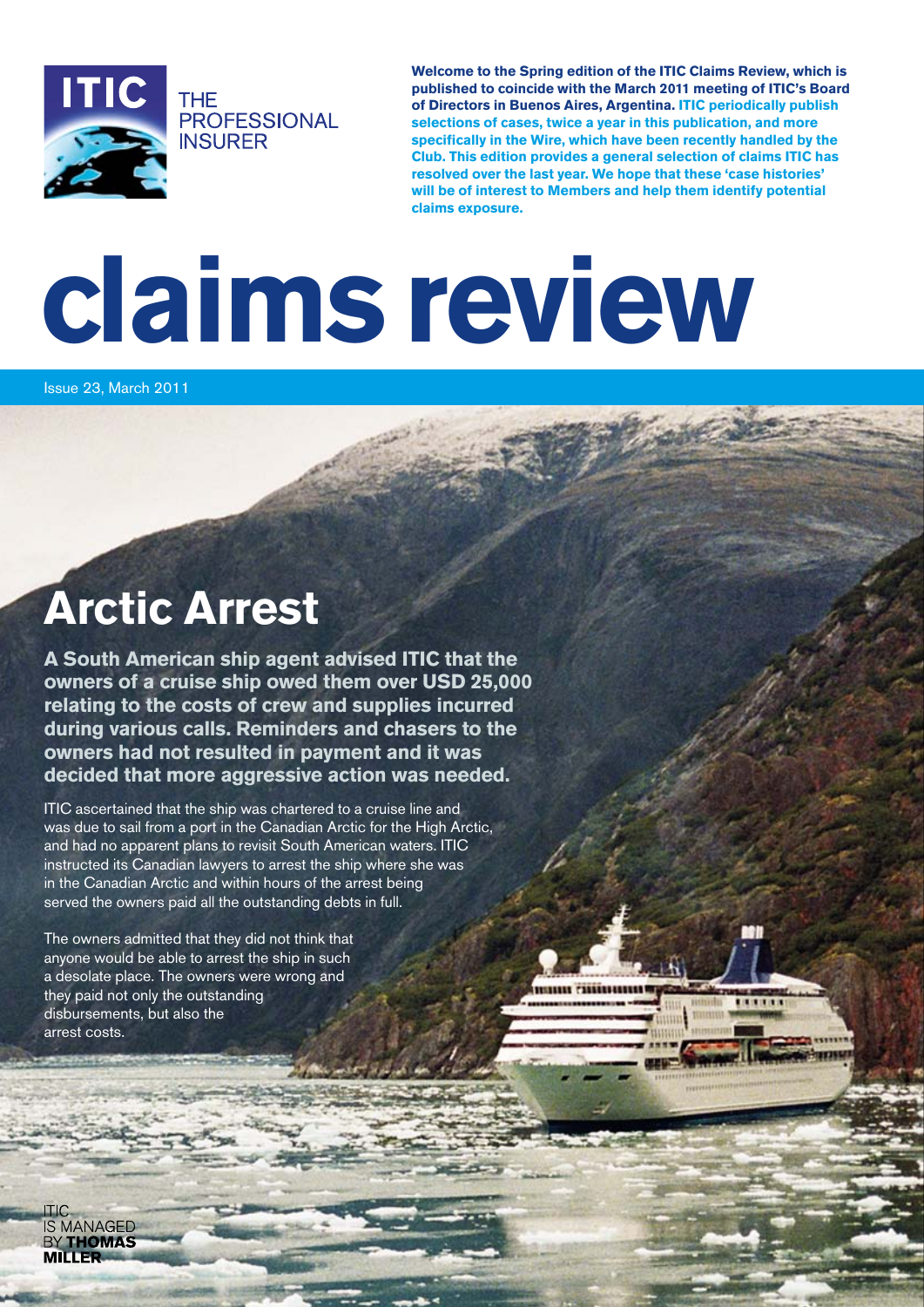### **Bunker Bungle**

In the ten years from 2000 to 2010 claims against liner agents for errors in passing on reefer temperatures for refrigerated containers or failure to arrange for reefers to be plugged in to the electricity supply at the port have tripled from those reported in the previous decade. More than USD 3,000,000 has been paid out by ITIC, and this is ITIC's second highest category of claim against liner agents (the highest category is inadvertent delivery of cargo without a bill of lading).

One such claim involved two containers of frozen shrimps shipped from Vietnam to Rotterdam, for eventual delivery to another European port. When they reached the final port of destination, the line's agent failed to arrange for them to be plugged into the electricity supply. This resulted in frozen shrimp worth USD 273,000 being a total loss. The cargo insurers paid USD 273,000 and claimed this amount from the line. As the liability of the line was indisputable, as was the agent's liability to reimburse them, it was felt to be a question of settling the claim on the best terms possible.

There was, however, a complication which delayed the settlement with the cargo insurers. The consignee on the two negotiable bills of lading was not the ultimate receiver, but was a trader who intended to sell the shrimp to another company. The cargo insurers had paid the consignee for the contents of both containers and obtained a subrogation of the consignee's rights. The cargo insurers submitted their claim for reimbursement, but in the meantime the ultimate receiver (who had paid for one of the containers and was in possession of the original bill of lading) lodged a second claim for the contents of one container in the amount of USD 170,000, which represented the invoice value, bank charges, and customs costs plus USD 45,000 for lost profit.

The claim by the cargo insurers for the first container was settled by ITIC and ITIC also paid the port and destruction costs. However, ITIC was unable to settle the claim for the second container because it was not clear who was entitled to claim. The cargo insurers attempted to resolve the matter by persuading the consignee/trader to pass on the amount paid in respect of the second container to the ultimate receiver. The ultimate receiver refused to accept this payment because it did not include their claim for lost profit. ITIC was unwilling to settle a claim by either party until it was absolutely clear who was legally entitled to claim.

> The head owners refused to discharge the cargo until freight was received in their account. The charterer had to pay again in order to obtain their cargo. They claimed from their broker who had not followed their instruction only to fix directly with owners and failed to properly examine the letter of authorisation.

Although time extensions were granted to the cargo insurers the last of these eventually expired and the ultimate receiver failed to commence legal action within the twelve month period provided in the bill of lading, so the second claim became time-barred and remained unpaid.



# **Defrosted Shrimps**

**For a number of years one of ITIC's members had acted as a charterer's broker for a steel trading company. They were asked to find a vessel to lift a cargo of steel coils and circulated the requirement to their usual contacts. They were unable to find acceptable tonnage.**

The head charter had been sent to the broker together with a separate addendum. Unfortunately, while the broker passed the charterparty to the sub-charterers they failed to forward the addendum. The fixture was concluded but without the sub-charterer being aware of the addendum.

They received an approach from a broker they had not heard of before. The unknown owner's broker advised that the head owner was, Glen Maritime, and that Silver River were the disponent owners. The charterers had previously given instructions that they wished to fix with owners directly. The owner's brokers provided the charterer's brokers with a letter of authorisation from a company called Glen Marine stating that the disponent owners could collect the freight on their behalf. The charterer's brokers felt that this was as good as fixing directly.

When the ship had loaded the owner's broker sent a freight invoice issued on Silver River's headed paper signed and stamped. This invoice was immediately forwarded to the charterers for payment.

A week later the charterers advised their broker that the head owners had contacted them directly and demanded payment of the freight. The freight remitted to Silver River had not been received by the head owners.

The charterer's brokers tried to call the "owner's broker" but their mobile number and email address had become inactive. They then contacted the head owners who advised that they were unaware that there was more than one broker involved. The head owners denied issuing a letter of authorisation. On closer examination it was noted that the company details on the letter were not identical to the head owners. It became clear that the charterers had been the victim of a fraud. The "owner's broker" had concluded a fixture with the steel traders at one rate, while simultaneously fixing with the actual owners at a lump sum rate. They had then simply misappropriated the freight.

### **Fraud Alert**

A commercial manager had, for several months, been operating a ship on a regular route which involved a call at Singapore, where she was usually bunkered. The commercial manager was advised by the ship owners that the ship had been sold for scrap and that, on its next call at Singapore, instead of taking on full bunkers she only needed to lift sufficient bunkers to reach her scrapping location.

Unfortunately, the commercial manager's operations team failed to take note of the owner's instructions and bunkered the ship with the usual amount. When the ship was scrapped, the additional bunkers were an unexpected gift to the scrap yard. The owners brought a claim on the commercial manager for USD 95,000 which was the difference in value of bunkers purchased.



## **Pass it ALL on**

Shipbrokers arranged a sub-charter. As is usual the main terms of the sub-charter were fixed with the details "otherwise as per as the head charterparty".

The addendum contained provisions in relation to the costs of hold cleaning in the event that the vessel carried cement. This cargo had originally been excluded under the head



charterparty but had subsequently been permitted on the terms agreed in the addendum. The addendum provided that the sum of USD 7,500 could be paid by the charterer in lieu of hold cleaning. The carriage of cement under the sublet had been agreed in the main terms but the terms relating to the costs of hold cleaning had not been passed to the sub-charterer.

The charterer was left with an obligation to pay the head owner for hold cleaning but was unable to reclaim the money from the sub–charterer. The broker had to reimburse the USD 7,500 which was paid by ITIC.